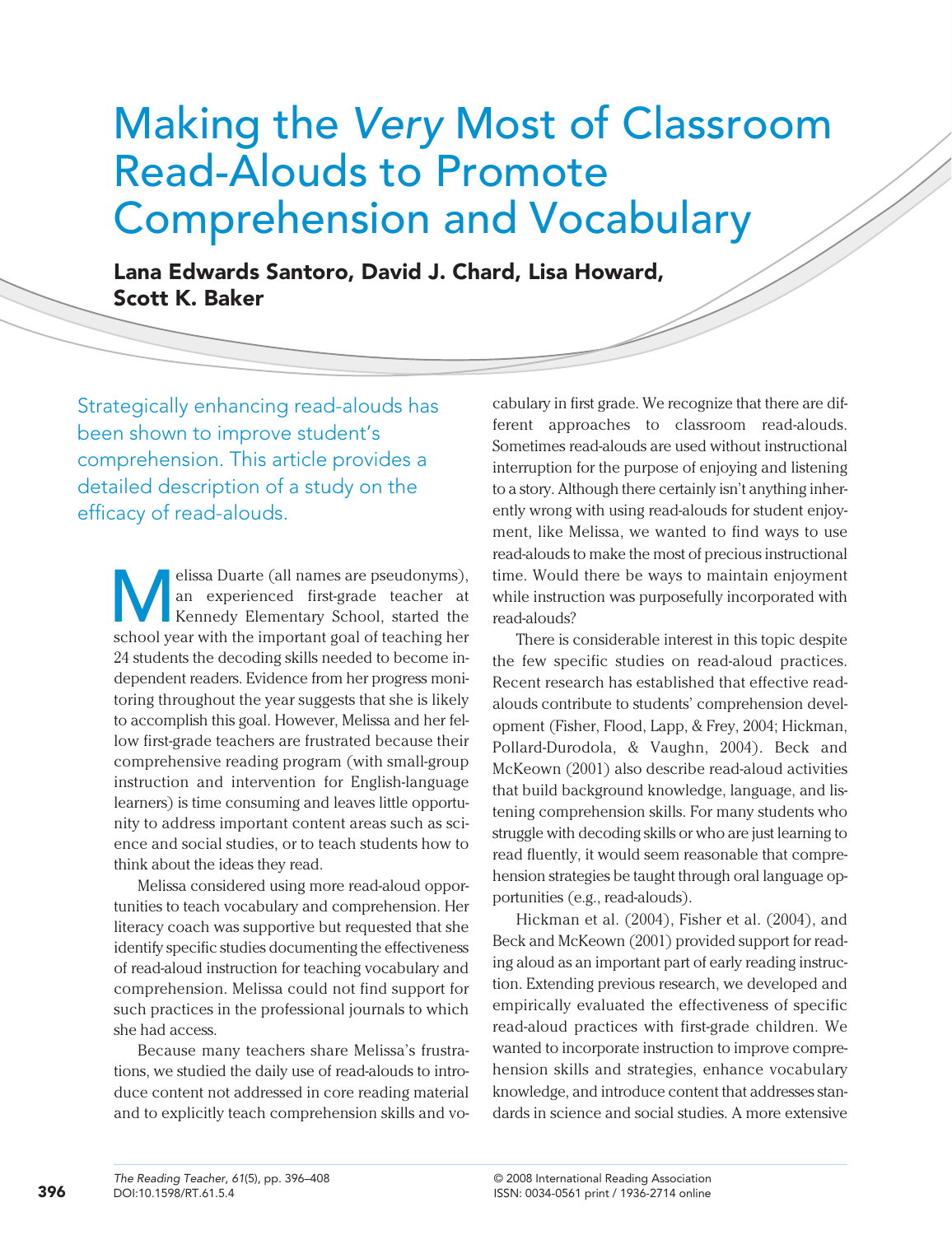description of the analysis of the study's data is available from the lead author (Santoro).

This article describes the curriculum used in our research and discusses general strategies for building comprehension when reading aloud to children. We used existing research to help us enhance daily classroom read-alouds for more powerful instruction. Text structure, text-focused discussions, and vocabulary are three primary areas where the research demonstrates links between instruction and student comprehension. Specific principles that guided our work are presented in Table 1.

### Text Structure

"Text structures" are frames that identify important information and connections between ideas (Dickson, Simmons, & Kame'enui, 1998; Englert & Mariage, 1991, 1992; Goldman & Rakestraw, 2000; Pearson & Fielding, 1991; Williams, 2005). The early elementary grades are an ideal time to teach text structure (Adams, 1990). Familiarity with narrative text structure gives students a framework for discussing stories and retelling. As a story is read, the teacher can help students discuss *who* the story is about, *what* happened first, *what* happened next, and *what* happened at the end. If these same target elements are routinely used to identify critical features of a story, students have repeated opportunities to discuss them and make text-to-text connections. For example, not only could students identify story elements in Jan Brett's *The Mitten* (1990, Scholastic), but also they could compare characters and story sequence using the same set of story elements for Brett's *The Hat* (1998, Hodder) or Karma Wilson's *Bear Snores On* (2003, Simon and Schuster). Students could also base a retelling on the same set of target story elements.

Read-alouds also provide an ideal opportunity to teach expository, or information, text structure. Expository texts' use of complex organizational patterns, like compare and contrast, cause and effect, and problem and solution, appears to result in knowledge of text structure and book language that must not be disregarded (Duke & Kays, 1998). At the very least, young children can be taught that reading information texts often involves dual purposes of reading to locate particular information (Dreher, 1993; Guthrie & Kirsch, 1987) and to learn something new. The research on text structure provided a general format for our read-alouds. Students would need to listen for and apply a different text structure or framework depending on whether the read-aloud was a story book or information book.

### Text-Focused Discussions

Despite the general support for using read-alouds, the ideal format for conducting them is not clear (Fisher et al., 2004). Most recently, Beck and McKeown (2001) explored the use of "text talk" in first-grade classrooms. Their findings suggested that text-based discussions as part of read-alouds may increase vocabulary acquisition and comprehension (Beck, McKeown, Hamilton, & Kucan, 1997).

Our read-alouds incorporated structured, interactive teacher and student text-based discussions. Rather than simply reading aloud without discussion, we hoped to create opportunities for children to reflect on the storyline (or the text's language) to promote comprehension. For example, a teacher might pause to have students identify the main character, then expand the discussion by asking about specific character clues. In addition to asking students to predict, a teacher could ask *why* students made a partic-

#### Table 1 Principles That Guided the Read-Aloud Project

We wanted to...

- Challenge students to develop more complex comprehension strategies than would be necessary for the relatively simple narrative and information texts typically used in first grade
- Use both narrative and information text with lessons to explicitly make text-to-text connections
- Deepen student comprehension and facilitate dialogic interactions both between students and among students
- Use independent student retellings of texts as the primary outcome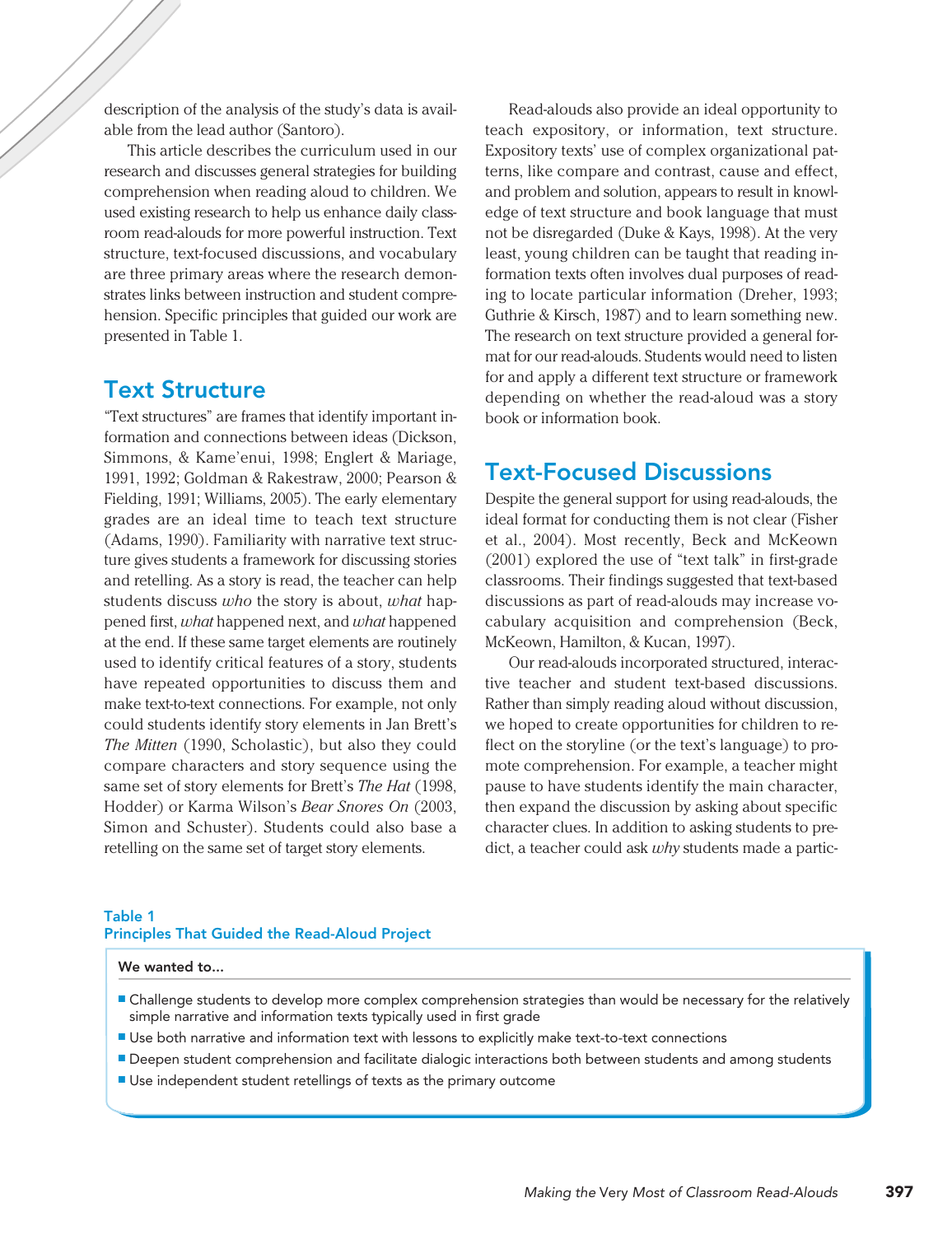ular prediction, then ask them to explain whether the prediction was correct after reading the story. In this way, students become true partners in discussions about the text.

# **Vocabulary**

The importance of vocabulary to comprehension is widely documented (Anderson & Freebody, 1981; Anderson & Nagy, 1991; Baker, Simmons, & Kame'enui, 1998). Read-alouds can provide an ideal "teacher-centered" approach for introducing and talking about new words (Dickinson & Smith, 1994; Elley, 1989; Robbins & Ehri, 1994; Sénéchal, 1997). Reading aloud and facilitating text-based discussions about words provide contexts and opportunities for children to learn new words before they have the reading skills necessary to acquire vocabulary independently (Biemiller, 2001). In addition to generally discussing vocabulary within the context of a read-aloud text, vocabulary must also be taught directly (Biemiller, 2001). Before reading Carle's *The Grouchy Ladybug* (1996, HarperTrophy), the word *grouchy* could be explicitly defined and discussed in context, by saying something like the following.

The title of this book is *The Grouchy Ladybug*. Grouchy means grumpy or angry. Someone who is grouchy is not happy. What does grouchy mean? Show me, with your face, what grouchy looks like. Look at the book cover again. How would you describe the ladybug on the cover?

When later discussing story elements, like main character, grouchy would be used to describe the ladybug. "The grouchy ladybug is grouchy, mean, and not polite." Finally, to promote additional discussion and interaction, prompts can be used to extend student word knowledge (Beck, McKeown, & Kucan, 2002), such as "Who can tell me a time when you felt grouchy?" "When you're grouchy you're really unhappy. Tell me how that feels." or "If someone is grouchy, how are they acting, what do they do?"

# Read-Aloud Project Overview

Our federally funded project was to design and evaluate a framework for teaching comprehension of complex narrative and information texts to first-grade students in general education classrooms during readaloud time (Baker, Chard, & Edwards, 2002). Table 1

outlines the principles guiding our curriculum development. To determine whether our instruction affected comprehension, we assessed the performance of those students who were *most* at risk for overall reading and comprehension difficulties, as well as students who were on track for successful reading development. We compared the performance of students who participated in the read-aloud curriculum with students from classrooms where teachers used their own read-aloud texts and procedures. Our results indicated that enhancing read-alouds with comprehension strategies and text-based discussions made a positive difference in student performance. Students from classrooms using the read-aloud curriculum demonstrated higher levels of comprehension and vocabulary knowledge and included more accurate, higher quality information in retellings. Participating students could also speak with more depth and metacognitive awareness about comprehension (e.g., articulate why it would help you understand better if you identified the type of book that you would be reading). We found no differences in comprehension and vocabulary between the at-risk and average-achieving students in classrooms that used the read-aloud curriculum (Baker, Chard, & Edwards, 2004; Baker, Chard, Santoro, Otterstedt, & Gau, 2006; Santoro, Baker, Chard, & Howard, in press; Santoro, Chard, & Baker, 2005).

### Read-Aloud Curriculum Organization and Structure

We considered several issues when deciding how to structure read-alouds and incorporate comprehension instruction with a series of lessons. To maintain the integrity of a read-aloud experience, optimize instructional time, and make the lessons feasible, we tried to keep daily lessons to between 20 and 30 minutes.

We began our project by reviewing national guidelines such as the National Research Council standards (Snow, Burns, & Griffith,1998) and state standards to identify skills and strategies for read-aloud focus. For example, the National Research Council lists "connecting information and events in text-to-life and lifeto-text experiences, predicting and justifying what will happen next in stories, and describing new information gained from text in your own words" (pp. 80–81)as instructional priorities in kindergarten and first grade. Because both state standards and the National Research Council emphasize the importance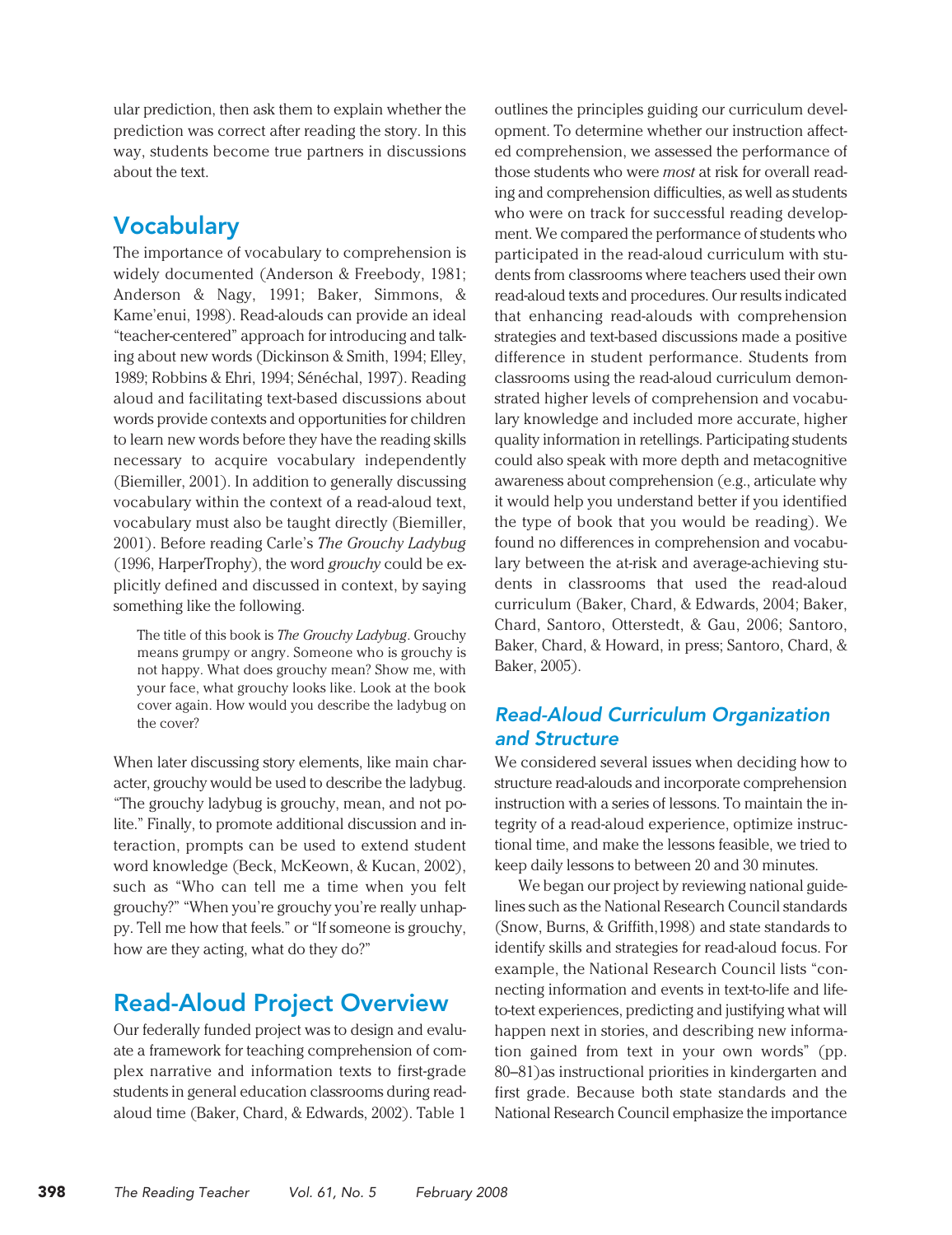of expository text in K–3 instruction, we recommend using information and narrative texts together to address early elementary comprehension goals. We incorporated state standards for first-grade science and social studies into our lessons and selected books that would address standards for content knowledge. We integrated language arts and comprehension standards—along with specific content area standards with our instruction.

We next considered curriculum structure, constructing lessons around a set of week-long "units" consisting of one narrative text and one information text on a common science or social studies theme or topic. The curriculum alternated between a series of science units and a series of social studies units. We designed the curriculum to correspond to holidays often discussed in elementary school curricula. Despite slight differences in the alternating sequence between science and social studies (to align with holidays), our goal was to build connections between texts, themes, other curricula sources, and common activities and events.

Science units were grouped into three-week themes focusing on animals. An example of a theme from the curriculum was "insects." The first week and unit focused on the general animal category and included an information book about insects and a narrative book featuring many different kinds of insects as story characters. The next two weeks and units in that theme contained specific examples from the general animal category, in this case butterflies and ladybugs. Planning thematic connections created opportunities to build background knowledge and make intertextual connections.

We organized our social studies units into twoweek themes focusing on famous people and holidays. For example, the first week of the Presidents' Day theme was about George Washington, and included an information book about George Washington and a narrative book about a character that reflected some of the traits or issues discussed in the information book. The second week of the Presidents' Day theme focused on Abraham Lincoln. We created a total of 15 science and social studies units for our read-aloud intervention (see Table 2).

We also wanted to scaffold instruction from more teacher-directed classroom discussions to more independent student responses. In units 1–5, the lessons emphasized teacher demonstration of comprehension tasks using think-alouds, models, and explanations. In units 6–10 the emphasis was on guiding student responses. Teachers asked questions and elicited answers with prompts and support as necessary. Units 11–15 emphasized guided and more independent student responses with less teacher support and prompting. For example, students did retellings with minimal prompting from teachers.

We included four lessons in each unit, two featuring the narrative text and two featuring the information text. This system provided flexibility to implement the curriculum each week and review content, especially given that school calendars are often disrupted with holidays, assemblies, testing, and snow days. On the "extra" or fifth day of instruction, teachers were encouraged to reread one of the texts, do writing-based retelling activities, complete an unfinished lesson, or conduct a review by comparing and contrasting texts used in prior weeks.

### Book Selection

Criteria we considered when selecting books and determining the themes for read-aloud instruction included the book's topic, target audience, length, cost, availability, representation of diversity, text coherence, and potential for connections with other texts and topics addressed in first-grade curricula. Table 3 summarizes book selection considerations.

Texts can be selected based on topics that interest young children. For example, we selected several different types of animals for our science units because of the relative ease in comparing and contrasting critical features of general animal categories—it would be fairly easy to compare and contrast what makes an animal a mammal versus what makes an animal a reptile. We also selected books about specific types of animals within each category. Within the general category of reptiles, for example, we sought books about lizards, snakes, and crocodiles. For the social studies units, we focused on books about holidays and famous people because holidays are often introduced in the early grades in the United States as anchors for thematic topics within the curriculum, and because "famous people" was included in state standards for both states where our read-aloud intervention was implemented. We considered books on topics including Thanksgiving, Pocahontas, Martin Luther King, Rosa Parks, George Washington, and Abraham Lincoln.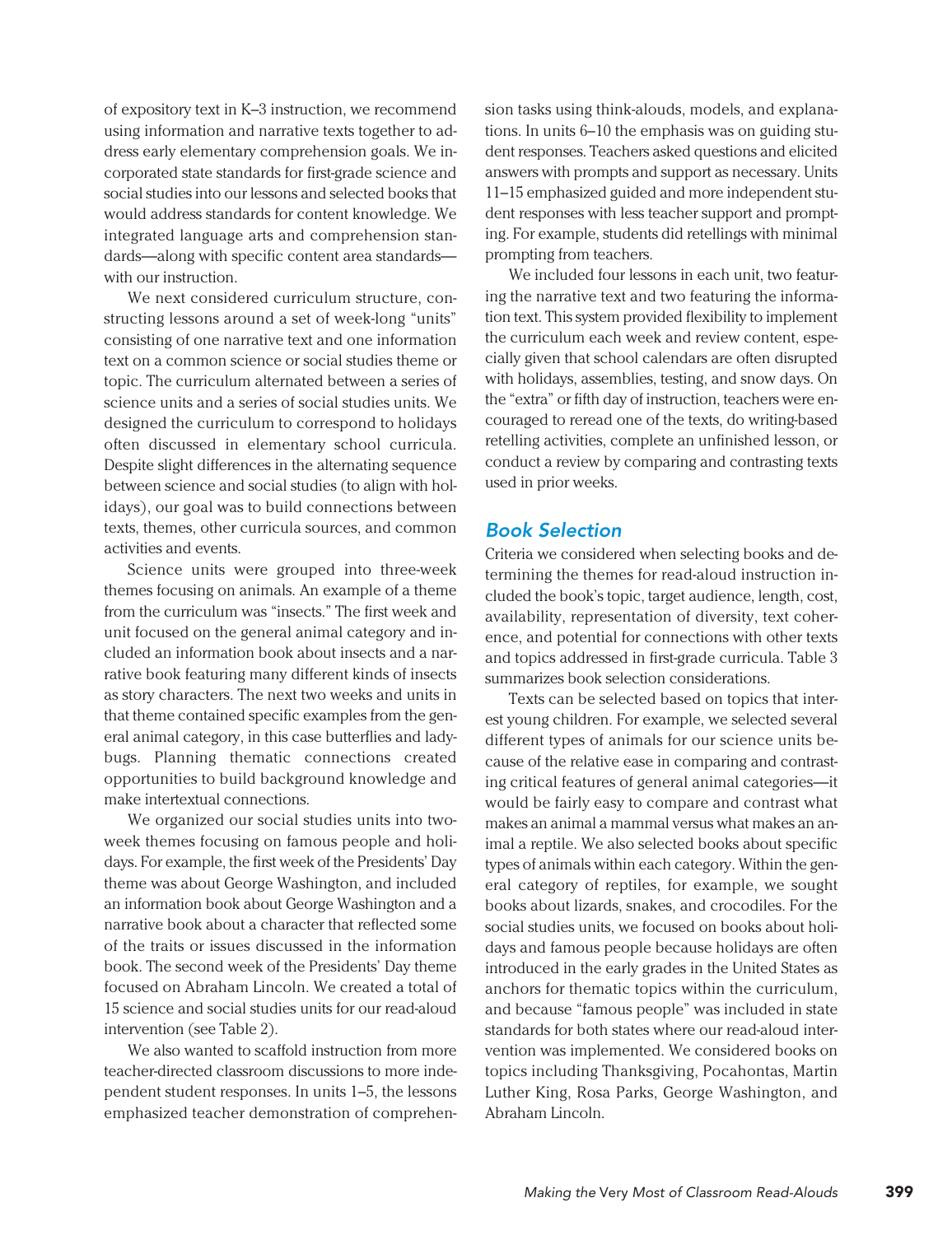| Table 2 |  |                                                                 |  |  |
|---------|--|-----------------------------------------------------------------|--|--|
|         |  | Scope and Sequence of the Read-Aloud Curriculum Units and Texts |  |  |

| Unit           | Content           | <b>Theme</b>                   | <b>Topic</b>        | Information text                                                                      | Narrative text                                                                                                      | Vocabulary                                                                      |
|----------------|-------------------|--------------------------------|---------------------|---------------------------------------------------------------------------------------|---------------------------------------------------------------------------------------------------------------------|---------------------------------------------------------------------------------|
| 1              | Science           | Mammals                        | Mammals             | A True Book: Mammals<br>(Stewart, 2000,<br>Children's Press)                          | Bear Snores On<br>(Wilson, 2003,<br>Simon and Schuster)                                                             | snores,<br>nibble,<br>slumbering,<br>mammal                                     |
| $\overline{2}$ | Science           | Mammals                        | <b>Bats</b>         | Bats (Gibbons, 2000,<br>Holiday House)                                                | Stellaluna<br>(Cannon, 1999,<br>Chrysalis)                                                                          | nocturnal,<br>migrate,<br>hibernate,<br>clutch,<br>dodging                      |
| 3              | Science           | Mammals                        | Elephants           | What Is an Elephant?<br>(Crossingham & Kalman,<br>1997, Crabtree)                     | How the Elephant<br>Got Its Trunk:<br>A Retelling of the<br>Rudyard Kipling Tale<br>(Richards, 2003,<br>Henry Holt) | species,<br>habitat,<br>herbivore,<br>curious,<br>continued,<br>trickle         |
| 4              | Social<br>studies | Thanksgiving                   | Thanksgiving        | The Pilgrims' First<br>Thanksgiving<br>(McGovern, 1993,<br>Scholastic)                | Gracias, the<br>Thanksgiving<br>Turkey<br>(Cowley, 2005,<br>Scholastic)                                             | gracias,<br>amigos,<br>fragrant,<br>Pilgrims,<br>voyage                         |
| 5              | Social<br>studies | Thanksgiving                   | Native<br>Americans | Pocahontas<br>(Hudson, 2001,<br>Heinemann Library)                                    | The Rough-Face Girl<br>(Martin, 1998, Putnam)                                                                       | biography,<br>settlers,<br>portrait,<br>invisible, cruel,<br>swift              |
| 6              | Science           | Reptiles                       | Reptiles            | What Is a Reptile?<br>(Kalman, 1998,<br>Crabtree)                                     | Lizard's Home<br>(Shannon, 1999,<br>Greenwillow)                                                                    | fairness,<br>grinning,<br>predator, molt,<br>scaly                              |
| 7              | Science           | Reptiles                       | Crocodiles          | The Crocodile: Ruler<br>of the River<br>(Tracqui, 1997,<br>Charlesbridge)             | <b>Bill and Pete</b><br>(dePaola, 1996,<br>Putnam)                                                                  | competition,<br>independent,<br>territory,<br>nickname,<br>famous,<br>adventure |
| 8              | Science           | Reptiles                       | Sea turtles         | A True Book: Sea Turtles Albert's Impossible<br>(Lepthien, 1997,<br>Children's Press) | Toothache<br>(Williams, 2004, Walker)                                                                               | protection,<br>extinct,<br><i>impossible,</i><br>worry,<br>announced,<br>moaned |
| 9              | Social<br>studies | African<br>American<br>leaders | King, Jr.           | Martin Luther Martin's Big Words<br>(Rappaport, 2007,<br>Jump at the Sun)             | Night Golf<br>(Miller, 2002,<br>Lee & Low)                                                                          | protest,<br>segregation,<br>golf, caddy                                         |
| 10             | Social<br>studies | African<br>American<br>leaders | Rosa Parks          | I Am Rosa Parks<br>(Parks & Haskins,<br>1999, Puffin)                                 | Daisy and the Doll<br>(Medearis & Medearis,<br>2005, University Press<br>of New England)                            | autobiography,<br>contest,<br>ashamed,<br>recite, variety                       |
|                |                   |                                |                     |                                                                                       |                                                                                                                     | (continued)                                                                     |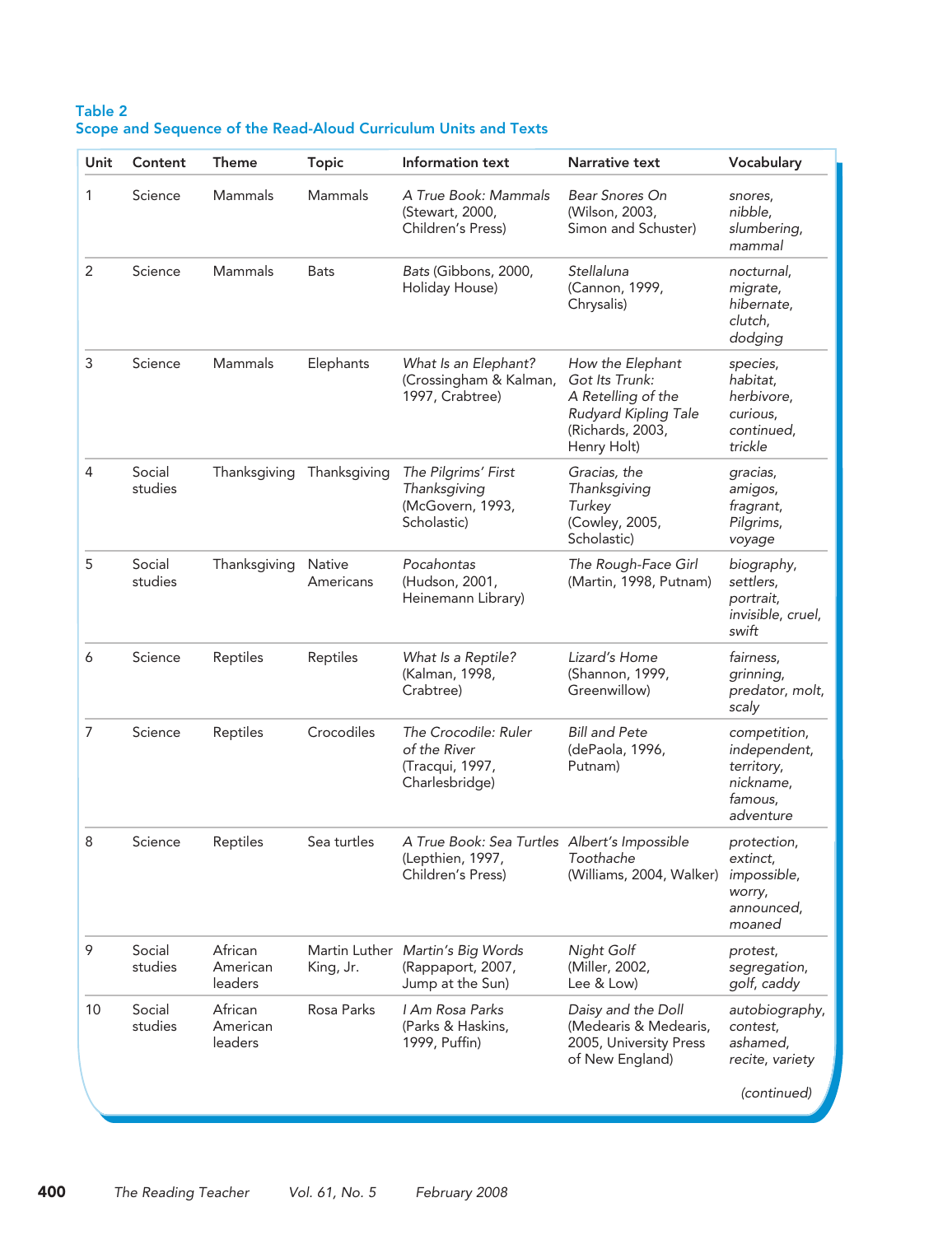| Unit | Content           | Theme      | <b>Topic</b>         | Information text                                                          | <b>Narrative text</b>                                    | Vocabulary                                                        |
|------|-------------------|------------|----------------------|---------------------------------------------------------------------------|----------------------------------------------------------|-------------------------------------------------------------------|
| 11   | Social<br>studies | Presidents | George<br>Washington | A Picture Book of<br>George Washington<br>(Adler, 1990,<br>Holiday House) | Liar, Liar, Pants on Fire<br>(deGroat, 2003,<br>SeaStar) | survey,<br>play,<br>notice,<br>reply                              |
| 12   | Social<br>studies | Presidents | Abraham<br>Lincoln   | Honest Abe<br>(Kunhardt, 1998,<br>HarperTrophy)                           | A. Lincoln and Me<br>(Borden, 2001,<br>Scholastic)       | slavery,<br>lanky,<br>clumsy                                      |
| 13   | Science           | Insects    | Insects              | A True Book: Insects<br>(Stewart, 2000,<br>Children's Press)              | The Bugliest Bug<br>(Shields, 2005,<br>Candlewick)       | antennae,<br>arachnid, pair,<br>bugliest,<br>applauded,<br>clever |
| 14   | Science           | Insects    | <b>Butterflies</b>   | <b>Monarch Butterflies</b><br>(Waxman, 2003, Lerner)                      | <b>Butterfly Boy</b><br>(Kroll, 2002, Boyds Mills)       | nectar,<br>chrysalis,<br>crimson,<br>sweltering                   |
| 15   | Science           | Insects    | Ladybugs             | Ladybugs<br>(Llewellyn & Watts, 2003, (Carle, 1996,<br>Franklin Watts)    | The Grouchy Ladybug<br>HarperTrophy)                     | oozes,<br>grouchy,<br>encountered                                 |

### Table 2 (continued) Scope and Sequence of the Read-Aloud Curriculum Units and Texts

#### Table 3 Book Selection Criteria

| Criterion                                       | <b>Considerations</b>                                                                                                                                                                                           |
|-------------------------------------------------|-----------------------------------------------------------------------------------------------------------------------------------------------------------------------------------------------------------------|
| <b>Topics</b>                                   | High interest for young children (e.g., animals)<br>Ability to compare and contrast topics across books<br>■ Connected to district, school, and curricula themes<br>■ Connected to state and district standards |
| Target audience                                 | Grade level of students<br>Interests of students<br>Length of books                                                                                                                                             |
| Diversity and multicultural connections         | • Male and female characters<br>Different cultures and ethnicity groups represented<br>Different settings and geographical locations                                                                            |
| Text coherence                                  | ■ Clear story structure<br>Expository information presented with clarity and accuracy                                                                                                                           |
| Text-to-text author and illustrator connections | Some books written by the same author<br>Some books illustrated by the same illustrator                                                                                                                         |

We also selected books based on the target audience, 6- to 8-year-old children. We intentionally avoided overly simplistic books in favor of those that included rich context for comprehension and vocabulary instruction. A length of approximately 32 pages was about right for our planned read-aloud and lesson timeframe of 20 to 30 minutes. We also looked for books that included diverse characters and settings.

Finally, we considered text coherence. We wanted to ensure that narrative texts didn't include a confus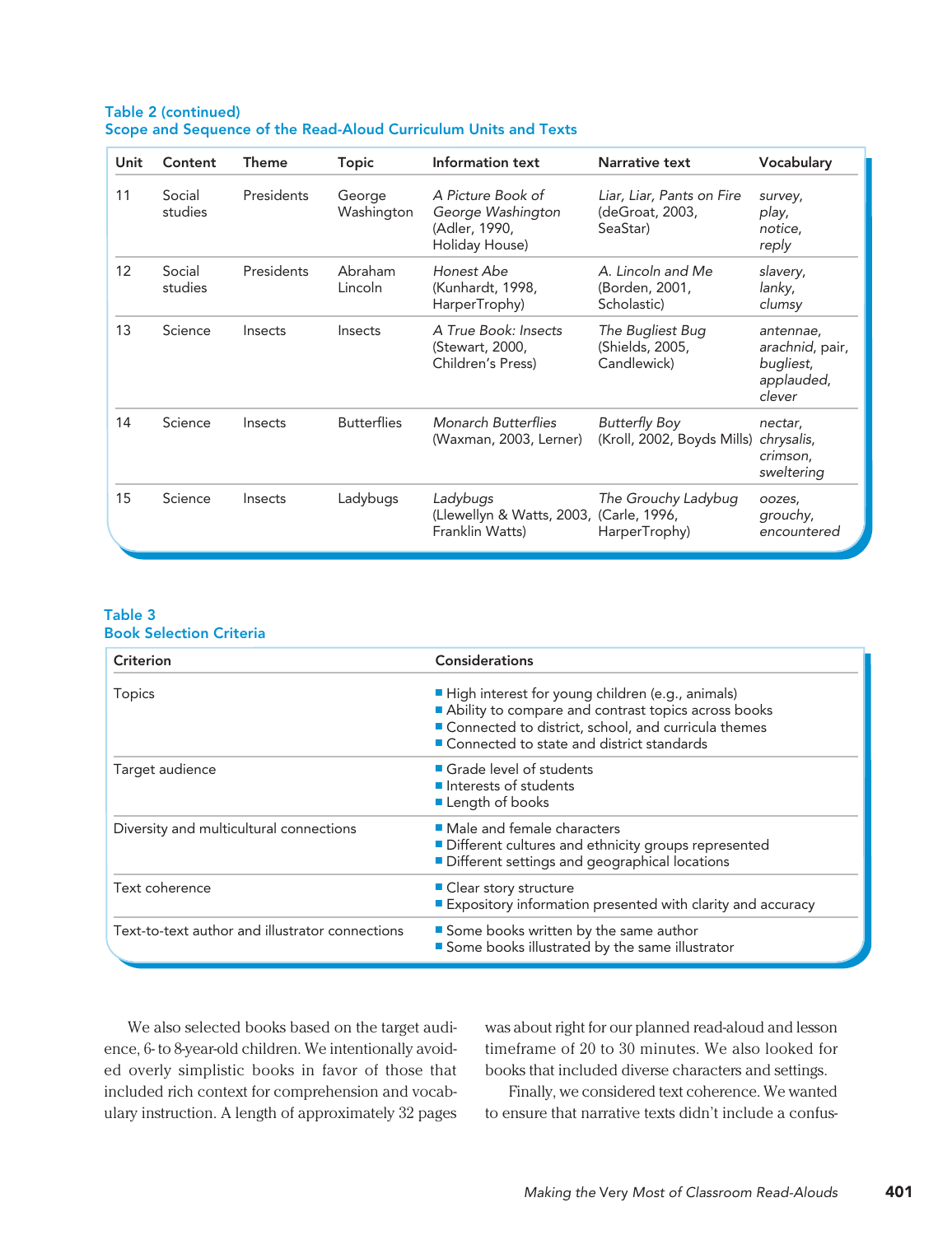ing story structure with multiple plot episodes, and that content in information texts was presented accurately and clearly. The books we selected facilitated connections between topics and other texts. We looked for well-known authors and illustrators so we could make comparisons across units about different books by the same author. We chose books by wellknown authors who would likely be familiar to children participating in the project (see Table 2 for a list of texts and how they were paired).

### Vocabulary Selection

When selecting words, we chose those that were

- Functional and meaningful
- Rich, varied, and interesting without comprising the text's overall meaning
- Important to understanding the story (Kuhn & Stahl, 1998)

We selected two to four words from each text to explicitly teach and discuss. For example, for the book *Bear Snores On*, we selected *snores* as target vocabulary because we felt *snores* was central to understanding the meaning of the story and an important word from the story's title. If students didn't know the word *snores* it would be very difficult to understand the story. We used Beck et al.'s (2002) tier selection criteria, selecting tier two and tier three words for our target vocabulary. We looked for high-frequency tier two words that would help students expand their vocabulary knowledge (e.g., *curious*, *sweltering*, and *protect*). The tier three words occurred with less frequency but were important within a particular content domain. In many cases, our tier three words (such as *mammal*, *habitat*, and *predator*) were selected from information texts and were science related.

## Pulling It All Together in Read-Aloud Lessons

We included before, during, and after components in all lessons (Table 4). In the before reading portion of the lesson we identified the book type (narrative or information) and prepared students for either listening to a story or learning from an expository text. For example, a teacher might provide the following introduction, "When we start any new book we want to identify our purpose for reading, so there is an important question we always want to ask before we start. That question is, "Is this an information book or a story book?" For narrative books, students made predictions about whom or what the story was about and what they thought would happen. For information books, students were asked to identify "what they knew" and "what they wanted to know" about the topic using a K-W-L chart (What I *K*now, What I *W*ant to Know, What I *L*earned) (Ogle, 1986). For example, before reading Crossingham and Kalman's *What Is an Elephant?* (1997), a teacher might say something like the following:

Let's start with the *K* part of the chart, "what I know". We'll write down a couple of things we think we know about elephants. We don't need to think of or write everything we might know, just one or two things to get our brains thinking. I remember from our book on mammals that elephants are mammals, so I'll write that down. Does anybody else think they know something about elephants? I'll write two more things.

Concept vocabulary necessary to understand the story was directly taught with "student-friendly" definitions prior to reading the book (Beck et al., 2002).

During reading, the lessons focused on text structure in the narrative texts, such as whom the story was about, what happened first, what happened next, and what happened at the end of the story. When reading about the first main thing that happened in a story, teachers would help students recognize and explain that the first important event happens at the beginning of the story and it gets the story started. In the book *How the Elephant Got Its Trunk: A Retelling of the Rudyard Kipling Tale* (Richards, 2003), a teacher would pause to discuss how the little elephant tries to ask members of her family (her mother, father, sister, brother) and some other animals (the giraffe, the hippopotamus) what the crocodile eats for dinner, but no one will answer her.

K-W-L components were also discussed during reading of information texts. When reading *What Is an Elephant?*, a teacher might pause to make the following comments:

This paragraph contained a lot of information. Let's review what it said and put some facts about elephants on the *L* part of our K-W-L Chart. One of the first things it said was that elephants are mammals. On our K-W-L Chart, we had that as something we thought we knew. Now we can add it to the *L* part of the chart. The book said that because they are mammals, elephants are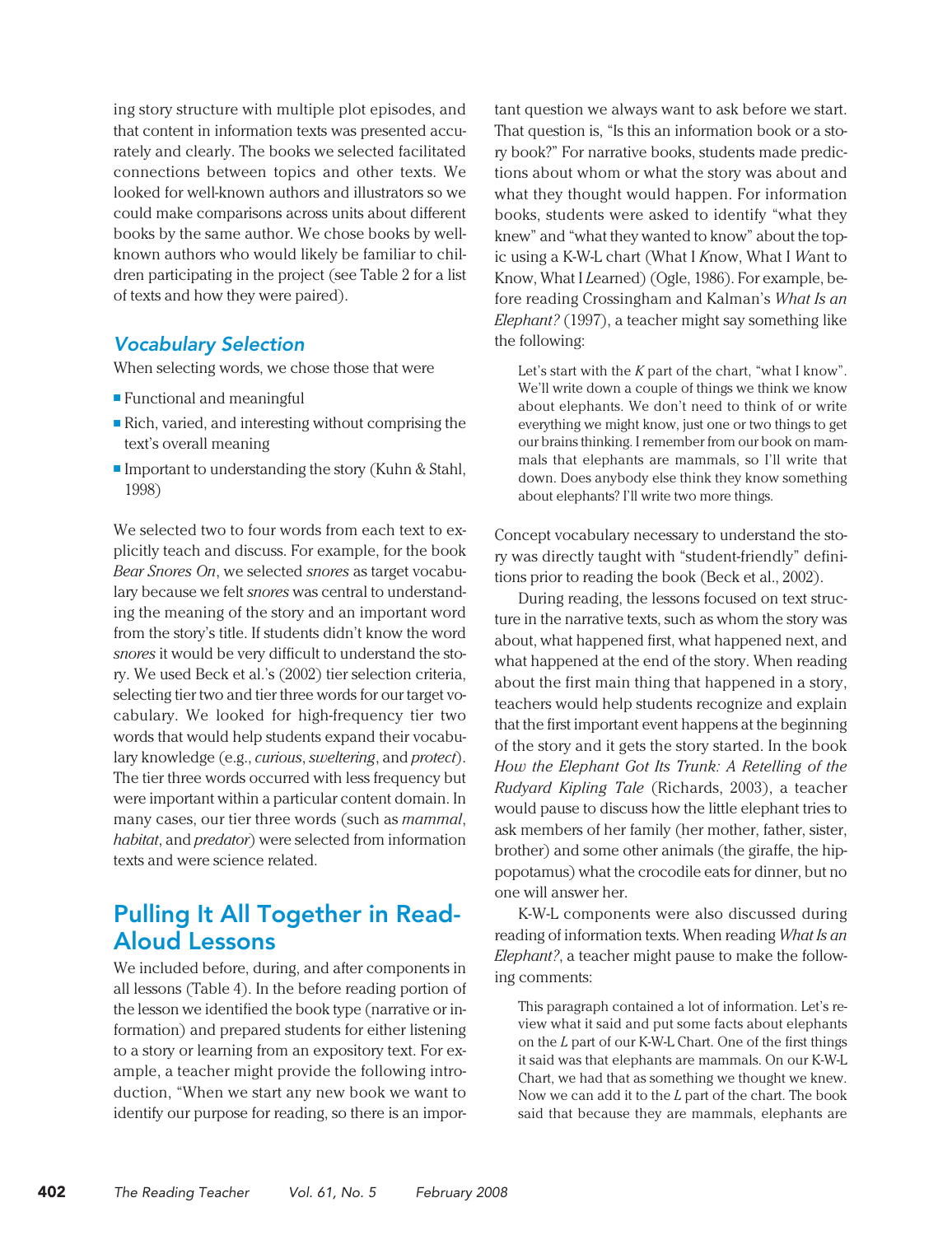| Table 4                                                                          |  |  |  |  |
|----------------------------------------------------------------------------------|--|--|--|--|
| Comprehension Strategy Focus for the Before, During, and After Lesson Components |  |  |  |  |

| Before reading                                                                                                                                                           | During reading                                                                                                                                                                                                                                                                   | After reading                                                                   |
|--------------------------------------------------------------------------------------------------------------------------------------------------------------------------|----------------------------------------------------------------------------------------------------------------------------------------------------------------------------------------------------------------------------------------------------------------------------------|---------------------------------------------------------------------------------|
| I Identifying the purpose for reading<br>(e.g., information or story)<br>Previewing (title, author, illustrator)<br>■ Predicting/priming<br>Defining critical vocabulary | ■ Using a consistent framework<br>to discuss the text (e.g., story<br>elements, K-W-L with<br>focusquestions)<br>Using question-asking strategies<br>Making connections (text-to-text,<br>text-to-self, text-to-world)<br>Making inferences<br>■ Self-monitoring<br>■ Vocabulary | $\blacksquare$ Retelling<br>Introducing, reviewing, and<br>extending vocabulary |

warm-blooded. What else do we know about elephants because they are mammals?

Questioning during reading also included higher level thinking skills (making predictions with text-based confirmations and drawing inferences). For example, when reading *The Bugliest Bug* (Shields, 2005), a teacher might pause to remind students that authors don't always tell us everything, as in the following excerpt.

You know, authors don't always say things directly. This part of the story is talking about the stage where the contest is taking place. It says that "A lacy white curtain hung from the trees" (p. 7). Knowing what you know now, what do you think the lacy white curtain is?

We also provided structured opportunities for students to talk about the text in "book clubs" of two or four students. Book clubs consisted of a small group of students, typically student pairs or "book club partners," matched by the teacher. During read-alouds, teachers would pause and ask students to discuss a particular comprehension question. A focus question was always used to direct the student-to-student discussions. For example, a teacher might ask students to turn to their book club partner to share thoughts about who the main character is in the story. Finally, vocabulary was taught or reviewed it occurred in the text.

After reading, teachers would model a story or information book retelling using a common text structure framework. With a story, for example, teachers used a visual prompt sheet that included icons for the main character, what happened first, what happened next, and what happened at the end. Figure 1 and Figure 2

show examples of a story retelling prompt sheet used with the book *Butterfly Boy* (Kroll, 2002). The framework used in this example includes who, problem, solution, and end. In addition to using the retelling sheets to model and help prompt student retellings, many teachers had students write notes or draw simple pictures on their prompt sheets. Figure 1 is an example of a first-grade student's story retelling prompt sheet from the beginning of the year. Figure 2 shows that by the end of the year, students were able to write more story information on the prompt sheets. When students practiced retellings, they used their own story retelling sheets to prompt them. The K-W-L chart provided the framework for information book retellings. As with the narrative retellings, students practiced as a small group or in pairs.

Vocabulary was discussed and reviewed after reading. When discussing the word *worry* from *Albert's Impossible Toothache* (Williams, 2004), teachers would ask students to practice saying the word, define the word, and then discuss a text-based example of it. For example, consider the following:

One of the other words we learned is worry. Everyone, say "worry." What does worry mean? Why is Albert's mother worried about him? Why is she concerned about him?

If class time permitted, discussions after reading also included vocabulary extension activities with opportunities for students to expand their knowledge and use of target words. For the vocabulary words *slumbering* and *nibbling*, the following questions guided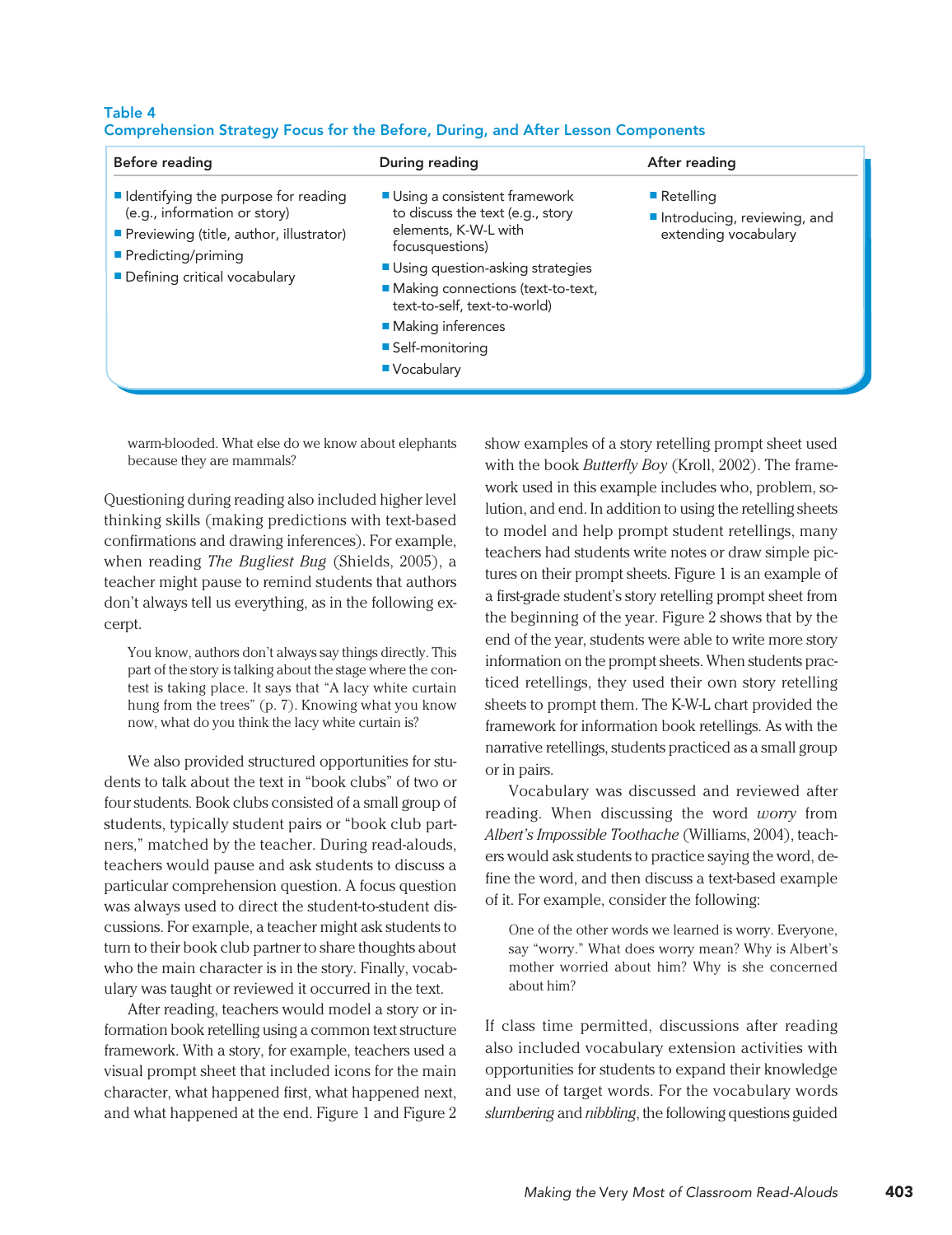#### Figure 1 Sample of Student Story Retelling Prompt Sheet From the Beginning of the First Grade



#### Figure 2 Sample of Student Story Retelling Prompt Sheet From the End of First Grade



discussions. Students were asked to justify and explain their answers.

- If you are running, are you slumbering? How do you know?
- If you are taking a nap with your eyes closed, are you slumbering? How do you know?
- If you are biting off small bits of cookie, are you nibbling or slumbering? How do you know?
- If you fall asleep during a movie, are you nibbling or slumbering? How do you know?

Overall, read-aloud lessons included making textto-text and text-to-life connections before, during, and after reading, which were integrated with the lessons and later became connections between books both within and across units. Lessons also addressed literal and inferential comprehension and a range of comprehension strategies. Table 4 highlights the comprehension strategy focus that was targeted in the before, during, and after reading components of lessons.

### Narrative Lessons

The first narrative lesson always included a 5-minute introduction of the book, a discussion about whether the text was a story or an information book, and predictions. During the 10- to 15-minute read-aloud teachers would pause to confirm predictions about the text, use think-alouds to clarify story events or vocabulary, and make connections to other texts. In sum, the readaloud for the first narrative lesson was centered on story structure and the information students would need for retellings. After the read-aloud, teachers would use a large story retelling chart, or a transparency for an overhead projector, to model a story retelling. Students would each have copies of the retelling prompt sheet. The following lesson excerpt illustrates how a teacher might discuss retelling components and model a retelling by guiding student responses.

Now that we've discussed our book we're going to do a retelling of *Albert's Impossible Toothache* as a class. Look at the overhead (or your retelling sheet). Let's see how clear we can make our retelling. Our goal should be that someone listening to our retelling would have a good understanding of the story. OK, let's see what we can do.

What are the first two things we tell? We describe the book type and its title. So, we might say something like..."We read a story book called *Albert's Impossible Toothache*."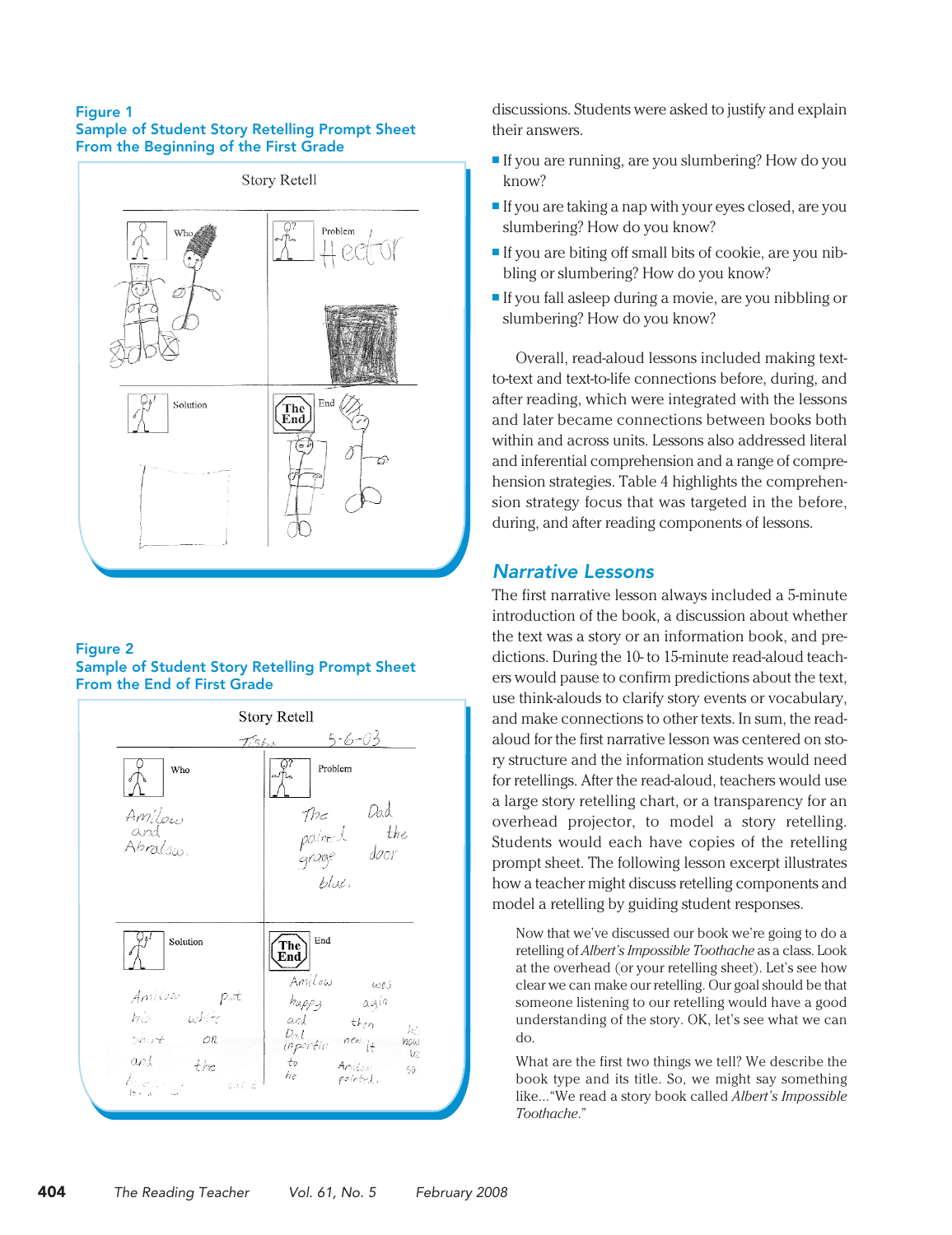Remember, the next thing we tell is who is the main character, and something about that character. We could say "This story is about, or the main character in this story is Albert Turtle. He is a young land turtle who doesn't like it that no one ever believes him."

Then what do we tell? We talk about what happens first, by describing the first important thing that happens in the story. For example, with this story we would want to say something like, "In *Albert's Impossible Toothache*, the first important thing that happens is that Albert complains, or announces, tells, that he has a toothache. But no one in his family believes him. They say it's impossible, it couldn't happen."

Now what do we tell? We have to talk about what happens next. Because a lot of things usually happen in a story, when we tell what happens next in a story, we pick out just the important things. And sometimes we have come up with one sentence that summarizes or describes many events. So, we might say, "Next, Albert's mother tries a lot of different things to get him to get out of bed. But nothing works, so Albert's mother worries and worries—she is very concerned about him." If we have time or want to tell all the details of what Albert's mother tried, we could say, "Albert's mother fixes him a special breakfast, asks him to play catch with her, and has Albert look at pictures of the family in Disneyland."

The next thing in a retelling is what happens at the end—including describing how the main character feels. So, for this story we could say, "At the end of this story, Albert's grandmother comes to Albert's house. The family tells her about Albert and his impossible toothache. Instead of telling Albert his toothache is impossible, Grandmother Turtle believes him and asks Albert where his toothache is. Albert shows her his toe, where a gopher bit him. Albert's toothache is an ache caused by a tooth! Grandmother Turtle fixes Albert's "toothache" by wrapping his toe with her handkerchief. Albert is happy. He smiles a big smile—he beams—and gets out of bed."

The very last part of a good story retelling is giving a personal response. We tell whether we liked or didn't like the story *and* tell why. For this story, I would say, "I liked this book. One of the main reasons is that I thought it was neat that Grandmother Turtle believed Albert when no one else did."

During this first narrative lesson, vocabulary was also discussed and reviewed. The modeled retelling and vocabulary activities took approximately 10 minutes.

The second narrative lesson in a unit began with a brief review of the title, author, and illustrator. Students were asked to identify whether the book was a story or information book and to describe the text features that helped them decide. Students reviewed the retelling chart from the first narrative lesson before the text was read a second time. During the second reading of the narrative text there were more pauses for teacher–student discussion and increased emphasis on inferential understanding. Lessons also featured more book club opportunities during pauses in the read-aloud. The second read-aloud took approximately 15 to 20 minutes because of the increased teacher– student discussions. The after-reading component included a teacher-guided retelling using a chart or overhead projector, and concluded by having students work with a book club partner to practice story retelling using prompt sheets.

First let's do a quick story retelling for *Albert's Impossible Toothache* as a class. Look at the overhead or your retelling sheet. The first two things we tell are book type and book title. We read a story book called *Albert's Impossible Toothache*. The next thing we tell is who the main character is and something about that character. The main character in this story is Albert Turtle. He is a young land turtle who doesn't like it that no one ever believes him.

Once we've told about the main character, we start telling the important things that happen in the story starting with what happens first. In *Albert's Impossible Toothache*, the first important thing that happens is that Albert complains or announces to, tells, his family he has a toothache and he won't get out of bed. No one in his family believes him. Then we tell what happens next. Albert's mother tries a lot of different things to get him to get out of bed. She fixes him a special breakfast, asks him to play catch with her, and asks him to look at pictures of the family in Disneyland. Nothing works, and Albert's mother worries and worries—she is very concerned about him.

Then we tell what happens at the end, including how the main character feels. At the end of *Albert's Impossible Toothache*, Albert's grandmother comes to Albert's house. Instead of telling Albert his toothache is impossible, Grandmother Turtle believes him and asks him where his toothache is. Albert shows her his toe, where a gopher bit him. Albert's toothache is an ache caused by a tooth! Grandmother Turtle fixes Albert's "toothache" by wrapping his toe with her handkerchief. Albert is happy. He smiles a big smile—he beams—and gets out of bed. The very last part of a good story retelling is giving a personal response—I liked this book because I liked how Grandmother Turtle believed Albert.

Now each of you is going to take a turn doing a complete story retelling for *Albert's Impossible Toothache* with your book club partner. When it's your turn, use the words and pictures on the Story Retelling Sheet to help you remember all the parts you need to include, and use the words and pictures you put on the sheet to help you remember what you want to tell about this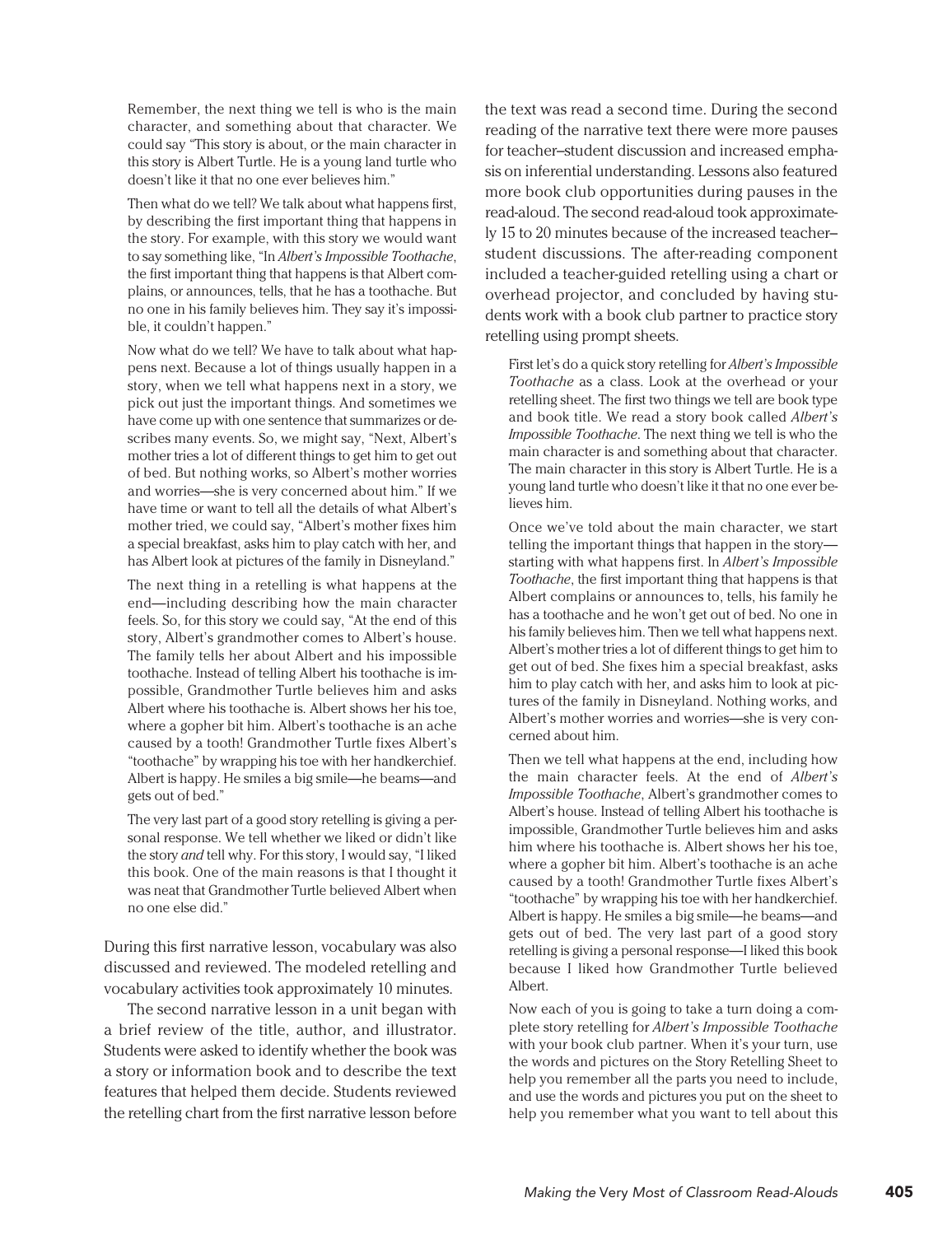particular story. Don't forget to end your retelling with whether you liked the story or didn't like it and why. Each person will have about one and a half minutes, and I will tell you when it's time to switch. Those who want to start first, raise your hand. Those who will be listeners, remember to listen closely to your partner so you can give them feedback when they are done. OK, get ready to start.

### Information Lessons

The first information lesson in a unit began with a 5 to 10-minute topic introduction, identification of the title and author, and a discussion about whether the text was a story or information book. A modified K-W-L chart (Ogle, 1986) helped students prepare and activate background knowledge. Teachers guided students through a brainstorm about what they thought they knew about the text's topic and wrote student responses in the "what I think I know" section of the K-W-L chart. Next, teachers asked students to think about what they wanted to learn about the topic. To help students make connections across multiple texts, we asked that teachers always use predetermined focus questions for "what you want to know" in addition to soliciting one or two student-generated questions. For example, when reading texts on specific animal types like crocodiles, teachers would always ask the following questions. "What does a crocodile look like?" "What does a crocodile eat?" (See Figure 3).

#### Figure 3

K-W-L Chart With Focus Questions Added to the "What Do You Want to Know?" Column

| What You<br>Think You<br><b>K</b> now | What You<br><b>W</b> ant to<br>Know                                         | What You<br>Learned |
|---------------------------------------|-----------------------------------------------------------------------------|---------------------|
|                                       | • What does a<br>crocodile look<br>like?<br>• What does a<br>crocodile eat? |                     |

Reading the information text in the first lesson took approximately 10 to 15 minutes. We selected excerpts focusing on the information in the "what you want to know" component of the K-W-L chart that were of interest to students. The read-aloud focused on confirming student predictions, drawing conclusions, making connections, and learning vocabulary. Unlike the repeated reading format used for narrative book lessons, the information book was read in two parts across two lessons. After the read-aloud in the first lesson, teachers guided students through a retelling and summary of that lesson's excerpts. The classroom K-W-L chart facilitated a teacher-directed retelling focusing on "what you learned." Teachers would spend approximately 5 to 10 minutes concluding the lesson with the retelling and text summary.

The second information lesson began with a 5- to 10-minute review of the topic, purpose for reading, and the K-W-L chart from the previous lesson. Students were instructed to listen for new information to add to the "what you learned" section of the chart. The read-aloud began where the previous lesson ended and again focused on making and confirming predictions, drawing conclusions, and making connections to personal experiences and other texts. Like the first information text lesson, the second also directed teachers to spend approximately 10 to 15 minutes on the read-aloud and conclude with a teacher-directed review of the completed K-W-L chart. Next, students met in book clubs to talk about what they learned by practicing retellings with a fact sheet. The fact sheet highlighted content details from the focus questions that were used in the K-W-L chart's "what you want to know" section. Figure 4 shows an example of the fact sheet that was used for the book *Sea Turtles* (Lepthien, 1997). Fact sheets were used as prompts to help students with retellings. The final teacher-directed summary of the K-W-L chart and the student retelling with fact sheets took approximately 5 to 10 minutes.

### Beyond the Read-Aloud Project

Recall the opening example of Melissa Duarte and her colleagues on the first-grade team. These teachers struggled to find time to fit everything into classroom schedules, and were frustrated because their comprehensive reading program was extremely time consuming. Melissa and her colleagues felt they were unable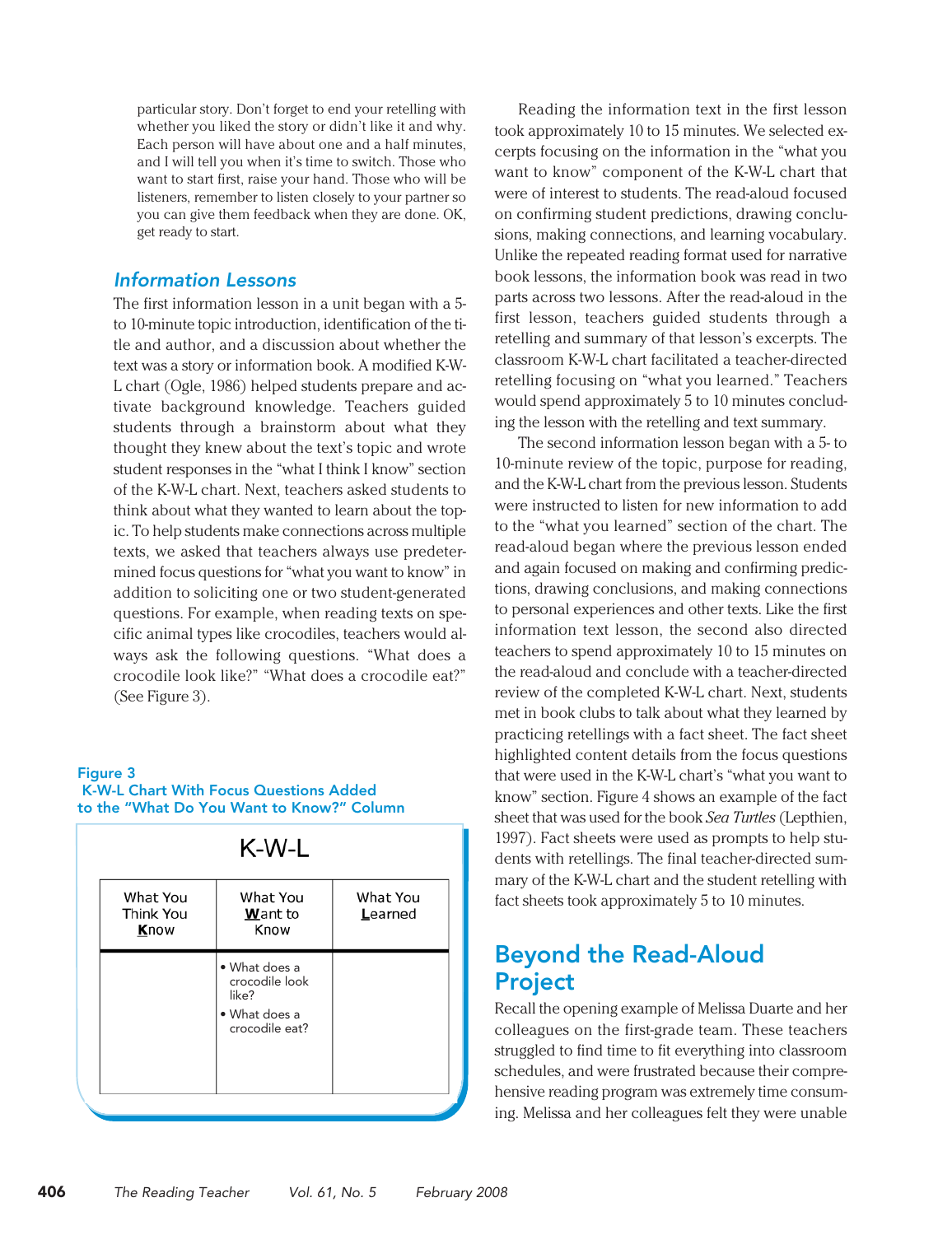to fully cover reading, mathematics, and other content areas such as science and social studies, and wanted additional time to teach students how to apply comprehension strategies to what they read. Our project demonstrated that read-aloud time is an ideal opportunity to build comprehension through the use of oral language activities, listening comprehension, and textbased discussion.

Our research showed that read-alouds, with explicit comprehension instruction and active, engaging discussions about text, can promote comprehension and vocabulary even as students are learning to read (Baker et al., 2004; Baker et al., 2006; Santoro et al., in press; Santoro et al., 2005). In terms of overall comprehension, as measured by a composite of all the comprehension measures used in our study, the study benefited the read-aloud project students. In terms of narrative text specifically, students in read-aloud classrooms had longer retellings than students from classrooms that did not follow read-aloud lessons and procedures. Students in read-aloud classrooms also had retellings that reflected a depth of text comprehension. For example, students who received the read-aloud curriculum produced retellings with more text-based examples and elaborate, rich statements. Increased quality and depth was documented when retellings were scored. Components of the read-aloud curriculum that may have contributed to this outcome include the intentional emphasis on text structure throughout lessons, the use of visual prompt sheets to facilitate retellings, daily practice of student retellings, and text-focused discussions.

Incorporating comprehension instruction and read-alouds appears to be a promising way to boost student comprehension. There are certainly times when read-alouds can simply focus on the enjoyment of books; however, read-alouds must be carefully planned if they are to affect students' comprehension. Making the *very* most of read-aloud time requires teaching students to recognize the differences between narrative and information text structure, to know the meanings of target vocabulary, and to become active participants in purposeful discussions about texts.

*Note*. Research on the read-aloud curriculum was supported by the U.S. Department of Education, Institute of Education Sciences, Grant number CFDA 84.305G.

#### Figure 4 Student Fact Sheet for Prompting Sea Turtles Information Retell



*Santoro is a research associate at the Alexandria, Virginia office of the Pacific Institutes for Research and the Instructional Research Group in Long Beach, California, USA ; e-mail lsantoro@pacificir.org. Chard is dean of the School of Education and Human Development of Southern Methodist University, Dallas, Texas, USA; email dchard@smu.edu. Howard is a project coordinator at Pacific Institutes for Research at the University of Oregon, USA; e-mail lhoward@pacificir.org. Baker is the director of the Pacific Institutes for Research at the University of Oregon; e-mail sbaker@uoregon.edu.* 

#### References

- Adams, M.J. (1990). *Beginning to read: Thinking and learning about print*. Cambridge, MA: MIT.
- Anderson, R.C., & Freebody, P. (1981). Vocabulary knowledge. In J.T. Guthrie (Ed.), *Comprehension and teaching: Research reviews* (pp. 77–117). Newark, DE: International Reading Association.
- Anderson, R.C., & Nagy, W.E. (1991). Word meanings. In R. Barr, M.L. Kamil, P. Mosenthal, & P.D. Pearson (Eds.), *Handbook of reading research* (Vol. 2, pp. 690–724). White Plains, NY: Longman.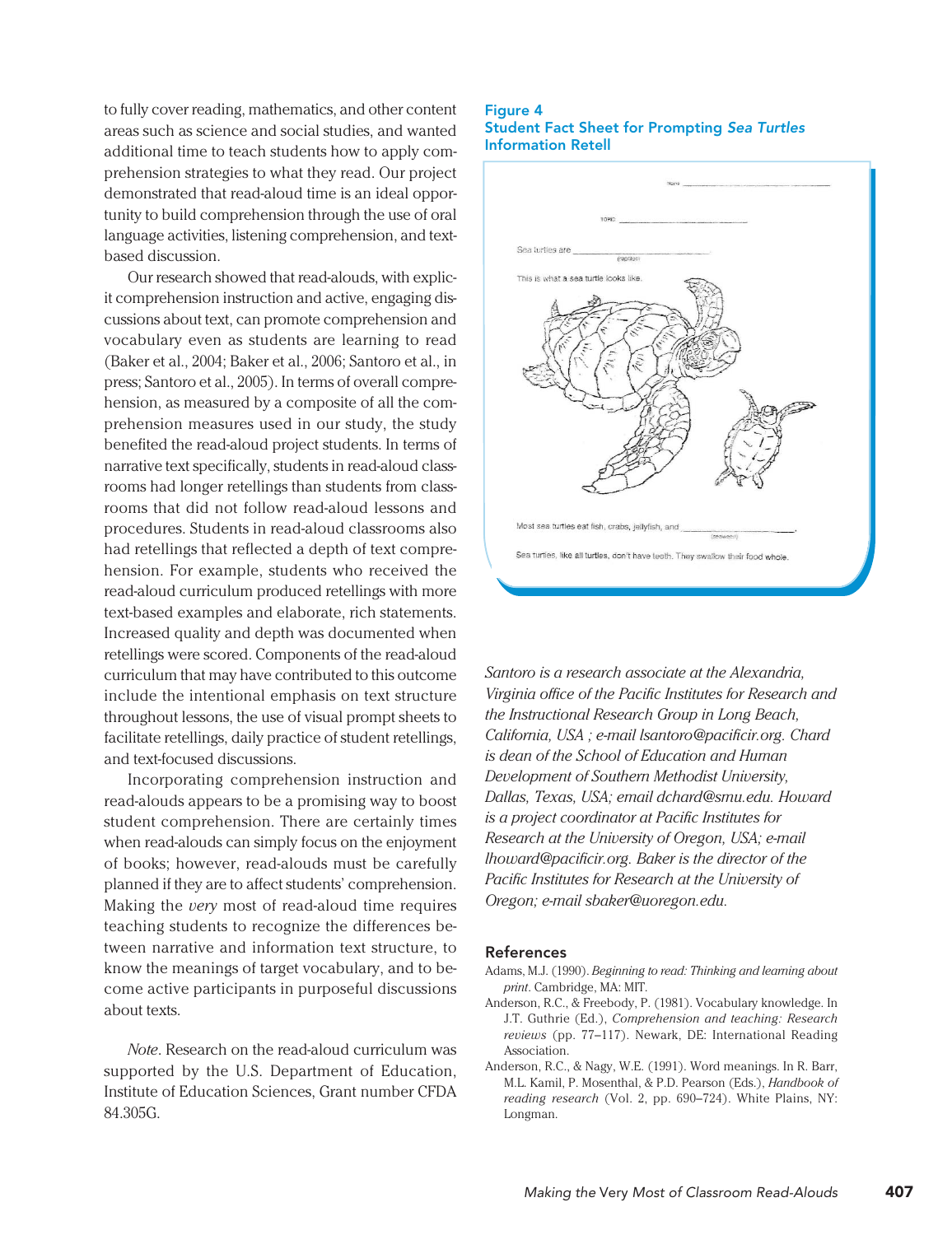- Baker, S., Chard, D.J., & Edwards, L. (2002). *The story readaloud project: The development of an innovative instructional approach to promote comprehension and vocabulary in first grade classrooms*. Research funded by the U.S. Department of Education, Institute of Education Sciences (CFDA 84.305G). Washington, DC: U.S. Department of Education, Institute of Education Sciences.
- Baker, S., Chard, D.J., & Edwards, L. (2004, June). *Teaching first grade students to listen attentively to narrative and expository text: Results from an experimental study*. Paper presented at the 11th annual meeting of the Society for the Scientific Study of Reading, Amsterdam.
- Baker, S., Chard, D.J., Santoro, L.E., Otterstedt, J., & Gau, J. (2006). *Reading aloud to students: The development of an intervention to improve comprehension and vocabulary of first graders*. Manuscript submitted for publication.
- Baker, S.K., Simmons, D.C., & Kame'enui, E.J. (1998). Vocabulary acquisition: Research bases. In D.C. Simmons & E.J. Kame'enui (Eds.), *What reading research tells us about children with diverse learning needs: Bases and basics* (pp. 183–218). Mahwah, NJ: Erlbaum.
- Beck, I.L., & McKeown, M.G. (2001). Text talk: Capturing the benefits of read-aloud experiences for young children. *The Reading Teacher*, *55*, 10–20.
- Beck, I.L., McKeown, M.G., Hamilton, R.L., & Kucan, L. (1997). *Questioning the author: An approach for enhancing student engagement with text*. Newark, DE: International Reading Association.
- Beck, I.L., McKeown, M.G., & Kucan, L. (2002). *Bringing words to life: Robust vocabulary instruction*. New York: Guilford.
- Biemiller, A. (2001, Spring). Teaching vocabulary: Early, direct, and sequential. *American Educator*, *25* 24–28, 47.
- Dickson, S.V., Simmons, D.C., & Kame'enui, E.J. (1998). Text organization: Research bases. In D.C. Simmons & E.J. Kame'enui (Eds.), *What the research tells us about children with diverse learning needs: Basis and basics* (pp. 239–278). New York: Erlbaum.
- Dickinson, D.K., & Smith, M.W. (1994). Long-term effects of preschool teachers' book readings on low-income children's vocabulary and story comprehension. *Reading Research Quarterly*, *29*, 104–122.
- Dreher, M.J. (1993). Reading to locate information: Societal and educational perspectives. *Contemporary Educational Psychology*, *18*, 129–138.
- Duke, N., & Kays, J. (1998). "Can I say 'Once upon a time'?": Kindergarten children developing knowledge of information book language. *Early Childhood Research Quarterly*, *13*, 295–318.
- Elley, W.B. (1989). Vocabulary acquisition from listening to stories. *Reading Research Quarterly*, *24*, 174–187.
- Englert, C.S., & Mariage, T.V. (1991). Shared understandings: Structuring the writing experience through dialogue. *Journal of Learning Disabilities*, *24*, 330–342.
- Englert, C.S., & Mariage, T.V. (1992). Shared understandings: Structuring the writing experience through dialogue. In D. Carnine & E. Kame'enui (Eds.), *Higher order thinking: Designing curriculum for mainstreamed students* (pp. 107–136). Austin, TX: Pro-Ed.
- Fisher, D., Flood, J., Lapp, D., & Frey, N. (2004). Interactive readalouds: Is there a common set of implementation practices. *The Reading Teacher*, *58*, 8–17.
- Goldman, S.R., & Rakestraw, J.A. (2000). Structual aspects of constructing meaning from text. In M.L. Kamil, P. Mosenthal, P.D. Pearson, & R. Barr (Eds.), *Handbook of reading research* (Vol. 3, pp. 311–336). Mahwah, NJ: Erlbaum.
- Guthrie, J.T., & Kirsch, I.S. (1987). Distinctions between reading comprehension and locating information in text. *Journal of Educational Psychology*, *79*, 220–227.
- Hickman, P., Pollard-Durodola, S., & Vaughn, S. (2004). Storybook reading: Improving vocabulary and comprehension for English-language learners. *The Reading Teacher*, *57*, 720–730.
- Kuhn, M.R., & Stahl, S.A. (1998). Teaching children to learn word meanings from context: A synthesis and some questions. *Journal of Literacy Research*, *30*, 119–138.
- Ogle, D. (1986). K-W-L: A teaching model that develops active reading of expository text. *The Reading Teacher*, 39, 564–570.
- Pearson, P.D., & Fielding, L. (1991). Comprehension instruction. In R. Barr, M.L. Kamil, P. Mosenthal, & P.D. Pearson (Eds.), *Handbook of reading research* (Vol. 2, pp. 815–860). White Plains, NY: Longman.
- Robbins, C., & Ehri, L.C. (1994). Reading storybooks to kindergartners helps them learn new vocabulary words. *Journal of Educational Psychology*, *86*, 54–64.
- Santoro, L.E., Baker, S.K., Chard, D.J., & Howard, L. (in press). The comprehension conversation: Using intentional and purposeful text-based discourse during read-alouds to promote student comprehension and vocabulary. In B. Taylor & J. Ysseldyke (Eds.), *Educational interventions for struggling readers*. New York: Teachers College.
- Santoro, L.E., Chard, D.J., & Baker, S.K. (2005, April). *Optimizing first grade read-aloud instruction*. Paper presented at the annual meeting of the American Educational Research Association, Montreal, Canada.
- Sénéchal, M. (1997). The differential effect of storybook reading on preschoolers' acquisition of expressive and receptive vocabulary. *Journal of Child Language*, *24*, 123–138.
- Snow, C.E., Burns, M.S., & Griffith, P. (Eds.). (1998). *Preventing reading difficulties in young children*. Washington, DC: National Academy Press.
- Williams, J.P. (2005). Instruction in reading comprehension for primary-grade students: "A focus on text structure". *Journal of Special Education*, *39*, 6–18.

# -Lesson Link

For related lesson plans, visit ReadWriteThink.org and click Lessons to find

- -Catching the Bug for Reading Through Interactive Read-Alouds
- -Teaching Shapes Using Read-Alouds, Visualization, and Sketch to Stretch
- -Thundering Tall Tales: Using Read-Aloud as a Springboard to Writing